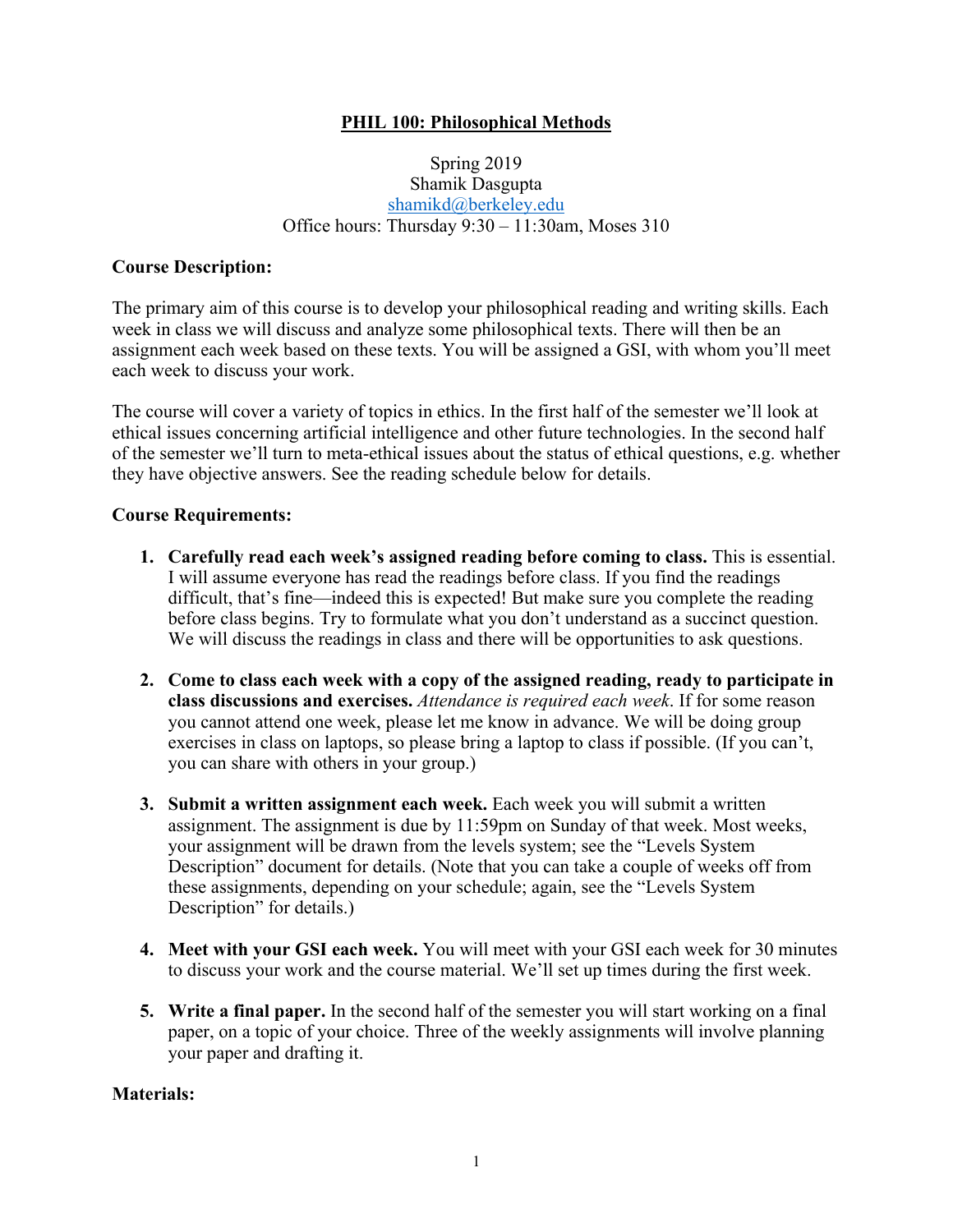- No books required! All readings will be made available on the bCourses course site.
- You will need access to argument mapping software by Rationale. Go to https://www.rationaleonline.com, create an account with your Berkeley email address, and purchase an "Education Basic" or "Education Extra" subscription. PHIL 100 students receive a discounted rate of \$19 for Basic and \$25 for Extra. You will receive an email from me with the code for this discount.

## **Grading:**

- Levels System:  $60\%$
- Final paper:  $30\%$
- Class participation: 10%

#### **Academic Integrity:**

- Plagiarism is not tolerated and will be taken extremely seriously. "Turnitin" software will be used to check all assignments for possible plagiarism.
- That said, I strongly encourage you to discuss the material in this class with other students. It is fine to get feedback from other students on drafts of papers or argument maps. However, your finished work should then be your own work. This means that having talked about your draft with friends, you should sit down and revise your work yourself. The other student should not re-write anything for you.
- Please see the UC Berkeley statement on academic integrity: http://sa.berkeley.edu/conduct/integrity.

### **Classroom climate:**

Discussion is an essential part of productive philosophical inquiry. All discussion in this class must be conducted in a collegial and respectful manner. This includes discussions in class, in tutorials, and online. Participation in a discussion can take many forms — you can add support to an idea, clarify it, distinguish it from related ideas, or disagree with it and challenge it. But however you choose to participate, the discussion must be conducted with respect and civility. This is not always easy. There may be times when someone expresses an idea that strikes you as immoral, repugnant, or deeply offensive. If you wish to challenge the idea, be sure to target the idea itself rather than the person who expressed it. It is never appropriate to demean or denigrate fellow students and instructors.

In addition, all students are expected to comply with the Student Code of Conduct: **https://sa.berkeley.edu/code-of-conduct**

#### **Policy on Sexual Violence and Harassment:**

Sexual violence and sexual harassment have no place in a learning environment. Therefore, in alignment with Title IX of the Education Amendments of 1972, it is the policy of the University of California to prohibit sexual harassment, sexual assault, domestic/dating violence, and stalking. The UC Sexual Violence and Sexual Harassment Policy requires that the University immediately implement interim remedies and permanent support measures, when necessary, for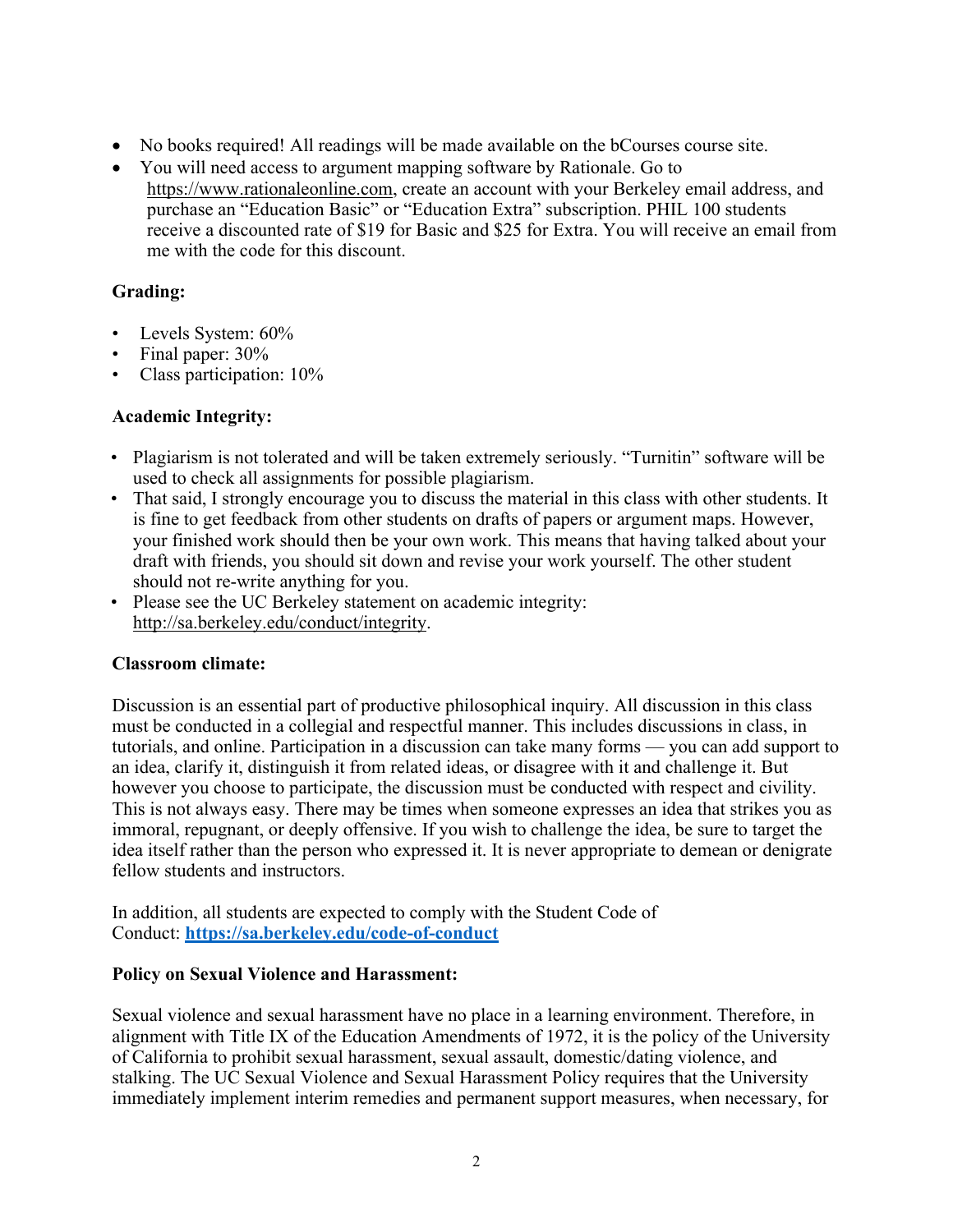victims/survivors. If you or someone you know experiences sexual violence or harassment, there are options, rights, and resources, including assistance with academics, reporting, and medical care. Visit survivorsupport.berkeley.edu or call the 24/7 Care Line at 510-643-2005.

# **Reading schedule:**

Here is the weekly schedule of readings, though note that this is subject to change!

# **Topic 1: The ethics of artificial intelligence and future technology**

| Tues 22 Jan         | <b>Introduction to argument mapping</b>                                                                    |
|---------------------|------------------------------------------------------------------------------------------------------------|
| Class 1             | Dasgupta, "A Brief Guide to Argument Mapping".                                                             |
| Tues 29 Jan         | <b>Human enhancement</b>                                                                                   |
| Class <sub>2</sub>  | Savulescu, "Genetic Interventions and the Ethics of Enhancement<br>of Human Beings", pp. 1-7.              |
|                     | Bostrom, "In Defense of Posthuman Dignity", pp. 6-11.<br>$\bullet$                                         |
| Tues 5 Feb          | Human impairment                                                                                           |
| Class 3             | Levy, "Deafness, Culture, and Choice"<br>$\bullet$                                                         |
|                     | Anstey, "Are Attempts to Have Impaired Children Justifiable?"                                              |
|                     | Cullen, Dasgupta, and Levi, "A Puzzle About Impairment"<br>$\bullet$                                       |
| Tues 12 Feb         | <b>Eliminating Death</b>                                                                                   |
| Class 4             | Bostrom, "The Fable of the Dragon"<br>$\bullet$                                                            |
|                     | Kagan, "The Badness of Death"<br>$\bullet$                                                                 |
| Tues 19 Feb         | <b>NO CLASS</b>                                                                                            |
| Tues 26 Feb         | Living with artificial intelligence                                                                        |
| Class 5             | Chalmers, "The Singularity", pp. 1-15, 22-33.                                                              |
|                     | Bostrom and Yudkowski, "The Ethics of Artificial Intelligence",<br>pp. 1-3, 14-18.                         |
|                     | Harari, "Universal Basic Income is Neither Universal Nor Basic"                                            |
| <b>Tues 5 March</b> | The ethical status of artificial intelligences                                                             |
| Class 6             | Bostrom and Yudkowski, "The Ethics of Artificial Intelligence",<br>$\bullet$<br>pp. 6-9.                   |
|                     | Schwitzgebal and Garza, "A Defense of the Rights of Artificial<br>Intelligences", pp. 98-103; pp. 107-111. |